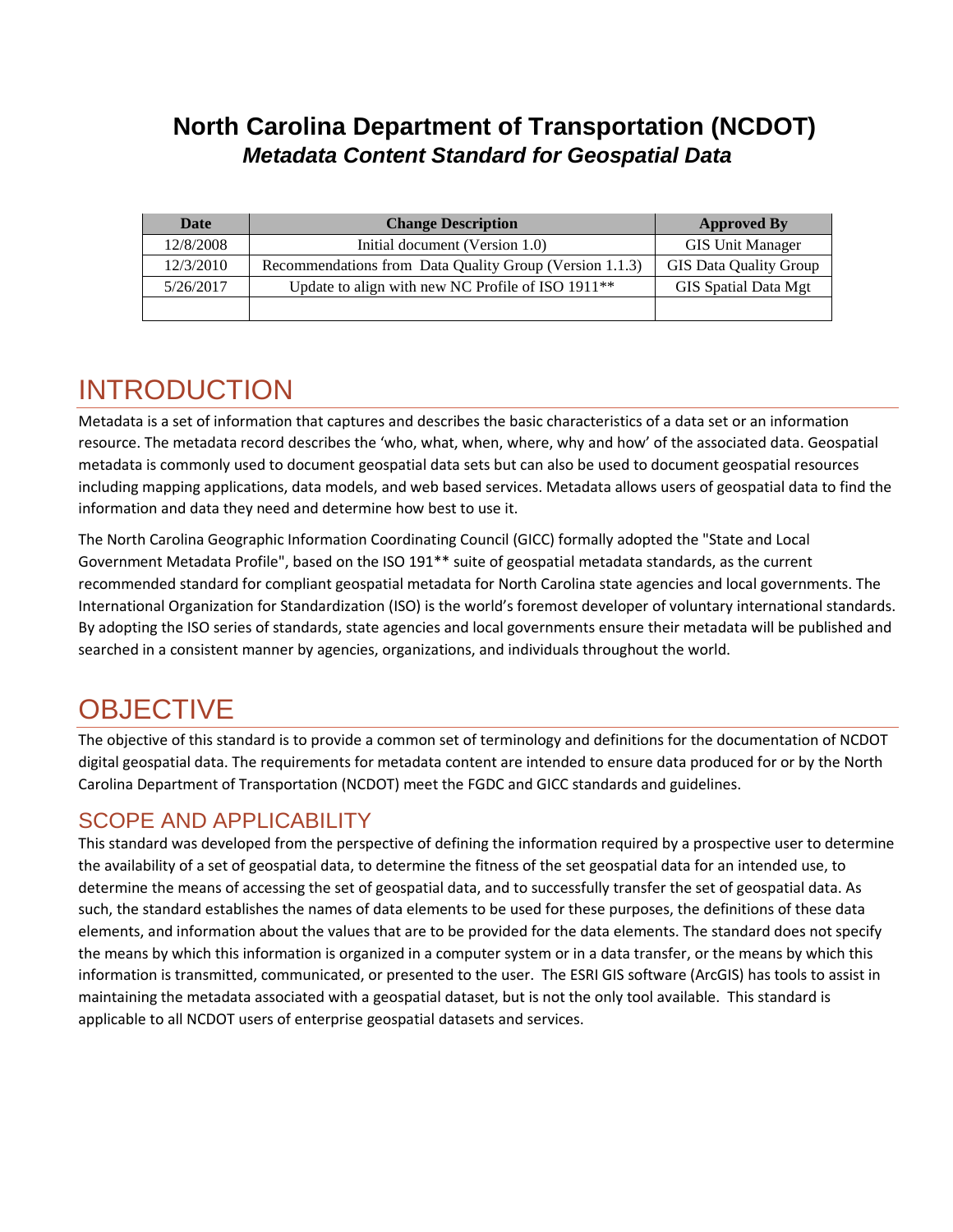# **CONFORMANCE**

The NCDOT metadata content standard has been developed to assist in the creation of metadata. This standard includes required elements of metadata for geospatial datasets and services. The table of elements lists and defines the specific mandatory and optional (recommended) metadata elements identified by the NC metadata community as necessary for the effective discovery and application of geospatial data resources. Metadata records that include all NC State and Local Government Profile mandatory elements comply with the minimum requirements of both ISO 19115 and ISO 19115-1. Metadata records that include all NC State and Local Government Profile elements (required and optional) comply with ISO 19115, ISO 19115-1, and the FGDC Content Standard for Digital Geospatial Metadata (CSDGM).

# REFERENCES

This standard is meant to work in conjunction with the following NCDOT spatial data standards:

- [NCDOT Base Geospatial Standard](http://dotw-xfer01.dot.state.nc.us/gisdot/GISStandardsAndPractices/NCDOT%20Base%20Geospatial%20Standard.pdf)
- NCDOT Geospatial Data Collection & Acquisition Standard
- NCDOT Geospatial Data Publication Standard

This standard is compatible with other North Carolina state geospatial standards maintained here: https://it.nc.gov/gicc-standards-and-best-practices

For more information on the FGDC ISO standard, go to http://www.fgdc.gov/metadata.

# STANDARDS DEVELOPMENT PROCESS

The process for development of this standard shall be in accordance with policies of the NCDOT GIS Unit.

## MAINTENANCE AUTHORITY

Level of responsibility

The GIS Unit at NCDOT is responsible for maintenance of this standard.

Contact Information**:**

Address questions concerning this standard to:

GIS Manager, NCDOT GIS Unit NC Dept of Transportation 4101 Capital Blvd, Raleigh, NC 27604 Telephone: (919) 707-2151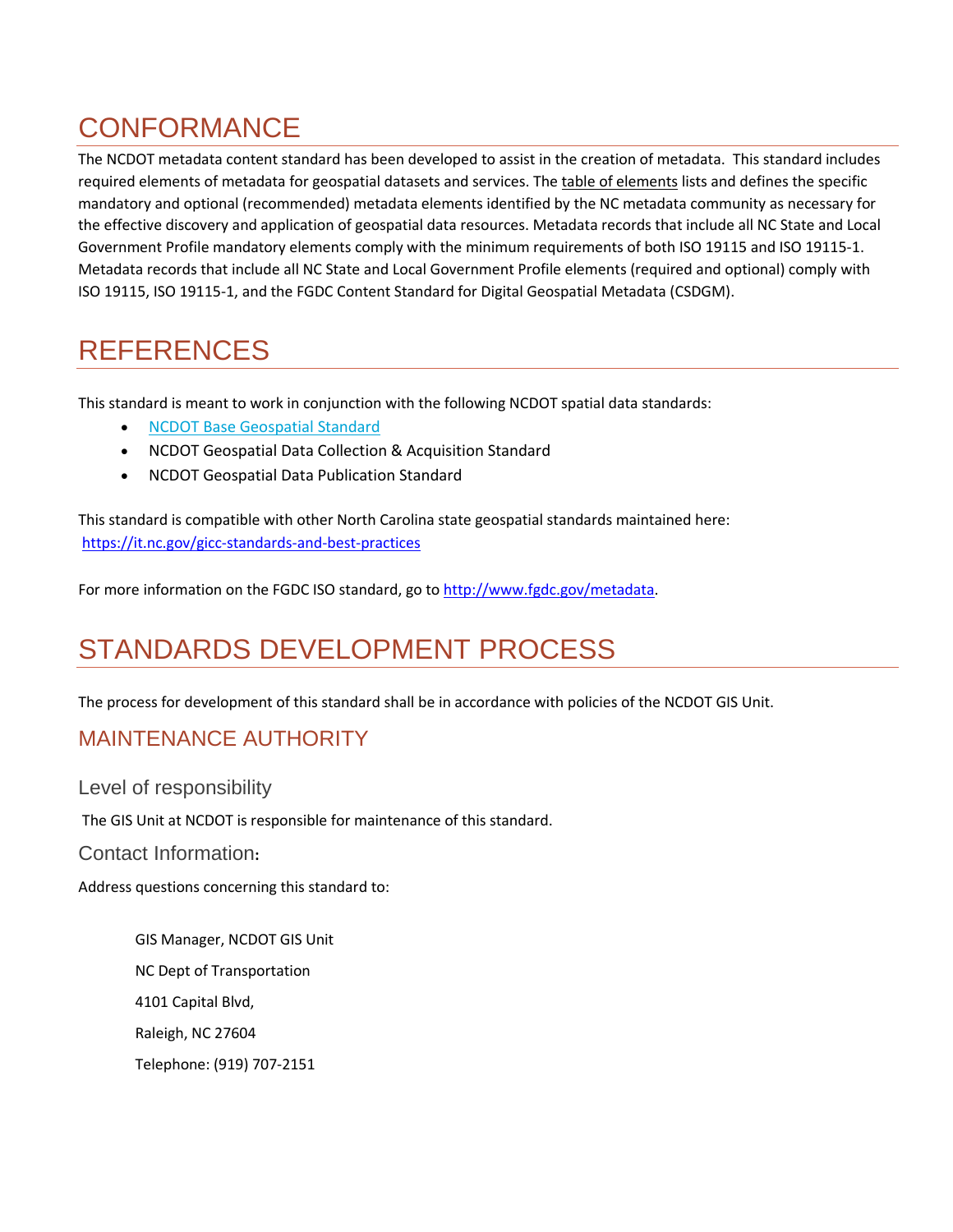# Implementing the State and Local Government Metadata Profile

The adoption of a new ISO based metadata standard offers an opportunity for agencies that do not currently maintain standardized metadata to engage in compliant practice. Agencies that currently maintain metadata will have an opportunity to transition from their current CSDGM template to the current standard allowing them to document additional data resources (map services, geospatial models, and applications).

## NC Geospatial Metadata Profile Elements

*Table 1 - Metadata for Geospatial Data* provides a list of metadata elements considered minimal documentation for the discovery, maintenance, and application of geospatial data. For each element, a domain for values is specified and best practices are provided to guide users in the effective use of the metadata element.

*Table 2 - Metadata for Geospatial Services* provides a list of metadata elements considered minimal documentation for the discovery, maintenance, and application of geospatial services. Services are applications that store, distribute, view, manipulate or otherwise utilize geospatial data such as:

- Geospatial data catalogs such as data.NCOneMap.gov
- Geospatial community workspaces such as the national Geospatial Platform
- Web-mapping applications
- Online data viewers and processors

# Table 1 - Metadata for Geospatial Data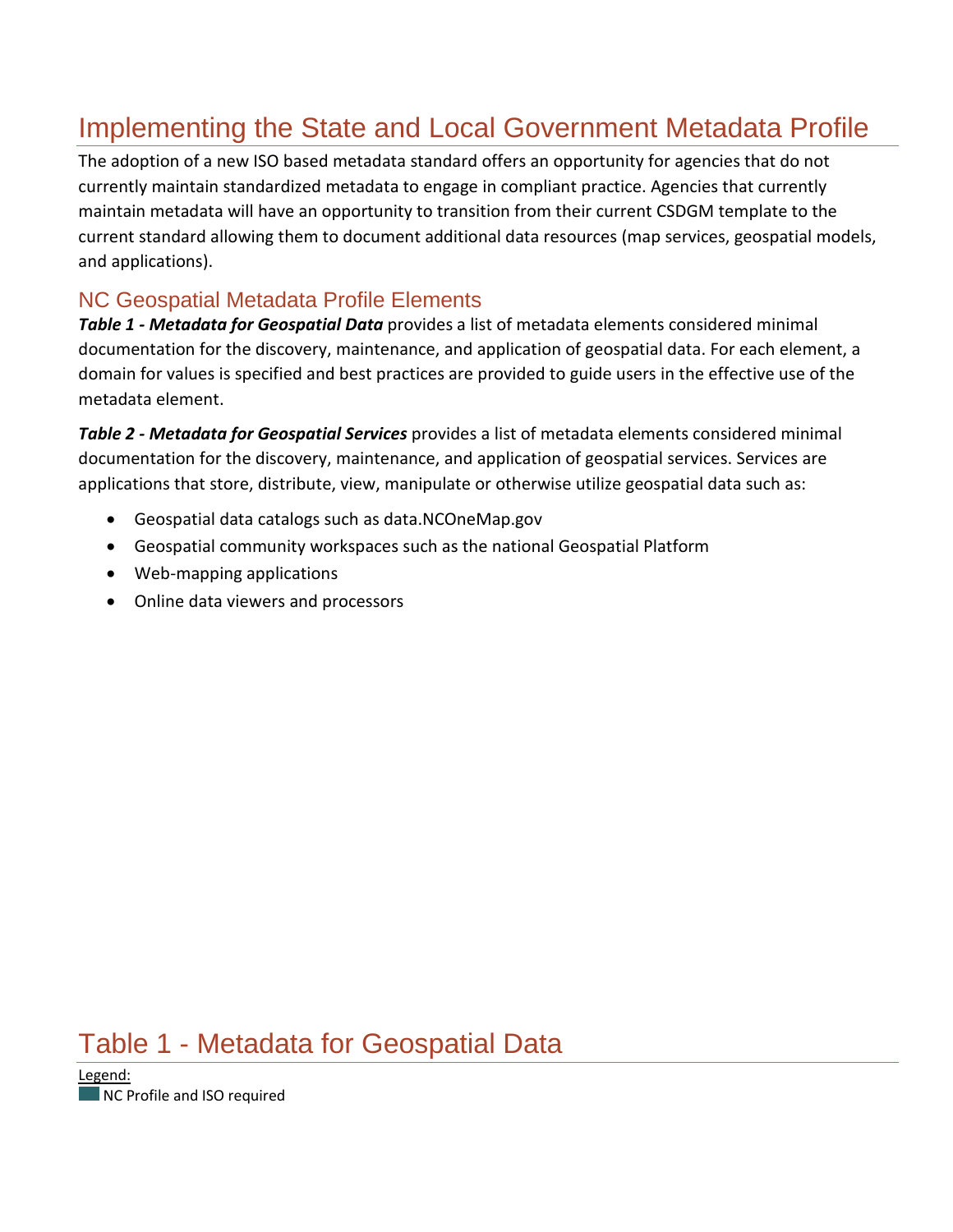### **Optional and/or CSDGM required**

| <b>Element</b>           | Data Type                         | <b>NC Best Practice</b>                                                                                                           |
|--------------------------|-----------------------------------|-----------------------------------------------------------------------------------------------------------------------------------|
| <b>Title</b>             | Free text                         | Provide a descriptive, unique, name to convey the nature of the data.                                                             |
|                          |                                   | At a minimum, address: what, where and when.                                                                                      |
|                          |                                   | Avoid acronyms and abbreviations that are not commonly understood                                                                 |
|                          |                                   | though a filename or other identifying reference can be included in                                                               |
|                          |                                   | addition to the descriptive content.                                                                                              |
|                          |                                   | Example: Environmental Sensitivity Index (ESI) Scrub-Shrub and Wetlands,                                                          |
|                          |                                   | Geographic, Wilmington NC, NAD83, North Caroline Department of<br>Environment and Natural Resources (NCDENR) 2001 [esi_scrub-     |
|                          |                                   | shrub_wetland_NCDENR_2001]                                                                                                        |
| <b>Publication Date</b>  | Date                              | Provide the date that the data was published or otherwise finalized.                                                              |
|                          |                                   | Additional, optional, dates can be included to specify the date when                                                              |
|                          |                                   | the data was first created, a revision date or the other date type as                                                             |
|                          |                                   | specified by the Date Type Code described below                                                                                   |
|                          |                                   | Format = YYYY-MM-DD or YYYYMMDD.                                                                                                  |
|                          |                                   | If the day is not known, use YYYY-MM.                                                                                             |
|                          |                                   | If the month is not known, use YYYY.                                                                                              |
|                          |                                   | If the date is not known, use 'unknown' in CSDGM and, in ISO, employ                                                              |
|                          |                                   | the xml attribute nilReason as a means of entering text in a date only                                                            |
|                          |                                   | field, e.g. < date nilReason="unknown"/>                                                                                          |
|                          |                                   | Do not specify a range of dates for the publication date, e.g. YYYY-                                                              |
|                          |                                   | YYYY.                                                                                                                             |
|                          |                                   | Do not use YYYYMM because it is indistinguishable from the incorrect,                                                             |
|                          |                                   | but still used, YYMMDD.                                                                                                           |
| Date Type                | Date Type Code =<br>'publication' | ISO metadata only - no need to specify if using CSDGM<br>$\bullet$<br>Used to designate the type of each Date listed<br>$\bullet$ |
|                          |                                   | A 'publication' Date is required                                                                                                  |
| <b>Responsible Party</b> | Free text                         | Provide the Organization Name of the agency that serves as legal<br>$\bullet$                                                     |
| Organization             |                                   | custodian of the data                                                                                                             |
| <b>Name</b>              |                                   | Additional, optional, Responsible Party (name or organization) can be                                                             |
|                          |                                   | included to specify:                                                                                                              |
|                          |                                   | a secondary or more specific office or staff position that serves                                                                 |
|                          |                                   | as a point of contact for questions about the data                                                                                |
|                          |                                   | (role=pointOfContact)                                                                                                             |
|                          |                                   | collaborating organizations/agencies, vendors who created the                                                                     |
|                          |                                   | data, entities that distribute the data, individuals or agencies                                                                  |
|                          |                                   | that have processed the data, and other responsible parties.                                                                      |
|                          |                                   | Spell out acronyms and include sufficient information, e.g. parent                                                                |
|                          |                                   | organizations or state, to uniquely identify the Responsible Party.                                                               |
|                          |                                   | <b>Examples:</b>                                                                                                                  |
|                          |                                   | "North Carolina Dept. of Transportation (NCDOT), Division of Highways,                                                            |
|                          |                                   | <b>Technical Services "</b>                                                                                                       |
|                          |                                   | "Wake County NC, Geographic Information Services Division"                                                                        |
| <b>Responsible Party</b> | Role Code =                       | ISO metadata only - no need to specify if using CSDGM                                                                             |
| Role                     | 'custodian' or                    | Used to designate the specific role of each Responsible Party listed                                                              |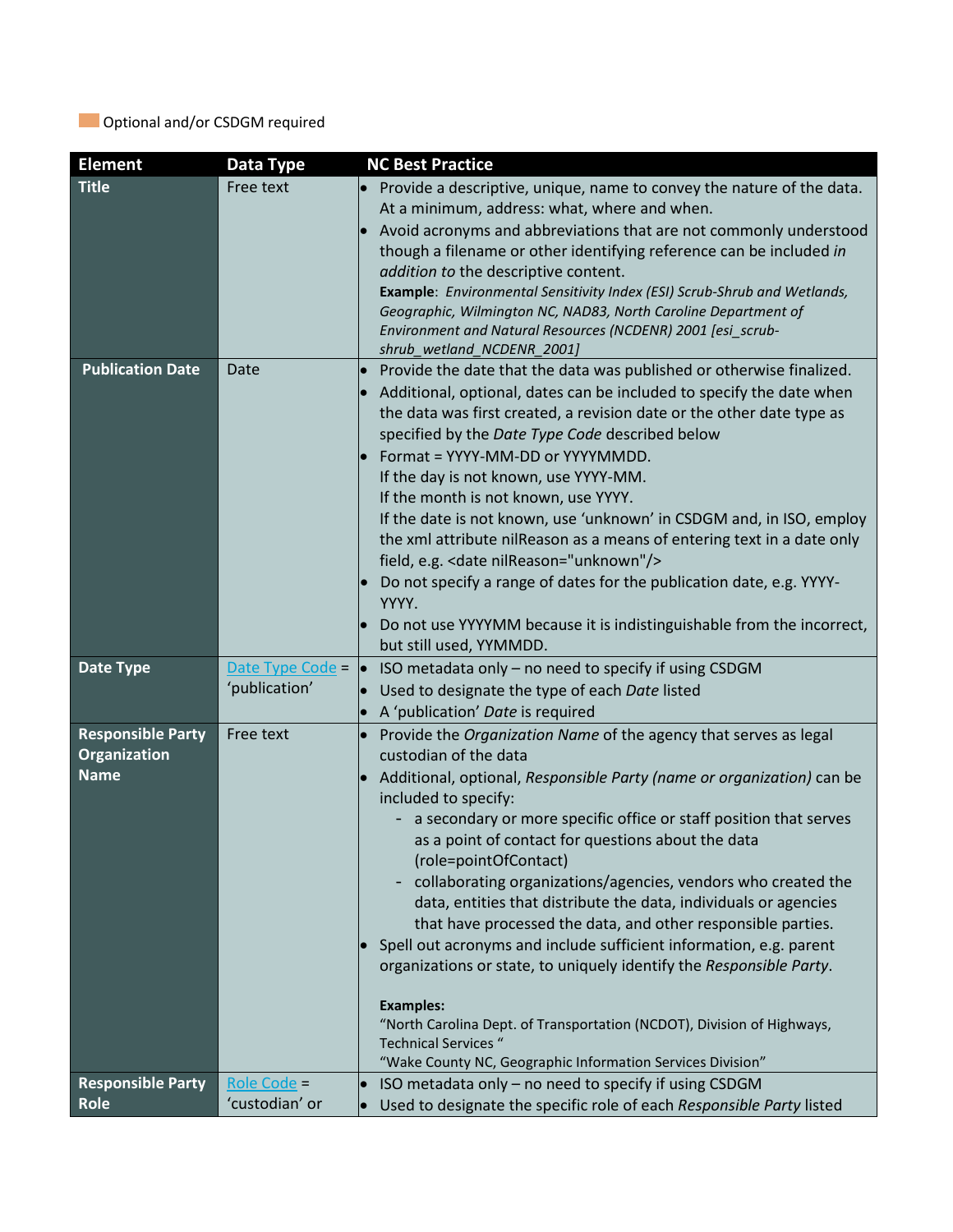| <b>Element</b>          | Data Type                               | <b>NC Best Practice</b>                                                                                                                                                                                                                                                                                                                                                                                                                                                                                                                           |
|-------------------------|-----------------------------------------|---------------------------------------------------------------------------------------------------------------------------------------------------------------------------------------------------------------------------------------------------------------------------------------------------------------------------------------------------------------------------------------------------------------------------------------------------------------------------------------------------------------------------------------------------|
|                         | 'pointOfContact'                        | • A 'custodian' and/or 'pointOfContact' is required                                                                                                                                                                                                                                                                                                                                                                                                                                                                                               |
| <b>Online Linkage</b>   | URL                                     | Provide a URL address that provides access, preferably direct access,                                                                                                                                                                                                                                                                                                                                                                                                                                                                             |
|                         |                                         | to the data                                                                                                                                                                                                                                                                                                                                                                                                                                                                                                                                       |
|                         |                                         | NC OneMap geoportal requires an online linkage to the data                                                                                                                                                                                                                                                                                                                                                                                                                                                                                        |
| <b>Abstract</b>         | Free text                               | Provide a description of the data content and features including data<br>application (GIS, CAD, image, etc.), geographic coverage, time period<br>of content, and special data characteristics, limitations and<br>information that will aid data consumers in determining if the data is<br>relevant to their intended application.<br>List most important information first as some applications will display                                                                                                                                   |
|                         |                                         | only first 150 - 200 characters of the abstract.                                                                                                                                                                                                                                                                                                                                                                                                                                                                                                  |
| <b>Status</b>           | <b>Progress Code</b>                    | Indicate the status of the data, e.g. completed, ongoing, planned, etc.<br>$\bullet$<br>Indicate 'completed' if the data is finalized and not continually<br>updated.<br>Indicate 'onGoing' if the data is being actively and continually<br>updated.                                                                                                                                                                                                                                                                                             |
| <b>Maintenance and</b>  | <b>Maintenance</b>                      | Indicate the value in the Code List that best describes how often the<br>$\bullet$                                                                                                                                                                                                                                                                                                                                                                                                                                                                |
| <b>Update Frequency</b> | <b>Frequency Code</b>                   | data is updated                                                                                                                                                                                                                                                                                                                                                                                                                                                                                                                                   |
|                         |                                         | $\bullet$ If the status of the data is 'completed':                                                                                                                                                                                                                                                                                                                                                                                                                                                                                               |
|                         |                                         | - Indicate 'asNeeded' if staff are available to make as-needed<br>changes (e.g., to correct errors)<br>- Indicate 'notPlanned' if staff do not foresee making any changes.<br>$\bullet$ If the status of the data is 'onGoing':<br>- Indicate the most applicable value to describe the known frequency<br>of planned updates<br>If the frequency of updates is not amongst the Code List values, e.g.<br>every two months, indicate 'periodic'                                                                                                   |
| <b>Theme Keywords</b>   | Free text                               | Provide a robust set of descriptive theme-related keywords<br>$\bullet$                                                                                                                                                                                                                                                                                                                                                                                                                                                                           |
|                         | &                                       | Include broad and specific-terms, e.g. 'wetlands', 'salinity'                                                                                                                                                                                                                                                                                                                                                                                                                                                                                     |
|                         | <b>Keyword Type</b><br>$Code = 'thene'$ | Select terms from relevant standardized vocabularies/thesauri when                                                                                                                                                                                                                                                                                                                                                                                                                                                                                |
|                         |                                         | possible<br>If using CSDGM, include one or more <b>ISO Topic Categories</b><br>$\bullet$                                                                                                                                                                                                                                                                                                                                                                                                                                                          |
| <b>Use Constraints</b>  | Free text                               | Indicate any restrictions associated with using the data.<br>$\bullet$                                                                                                                                                                                                                                                                                                                                                                                                                                                                            |
|                         |                                         | <b>Examples:</b>                                                                                                                                                                                                                                                                                                                                                                                                                                                                                                                                  |
|                         |                                         | 'The locations in this data were not surveyed and should not be used for<br>legal purposes'                                                                                                                                                                                                                                                                                                                                                                                                                                                       |
|                         |                                         | 'Although these data have been processed successfully on a computer<br>system at NCDEQ, no warranty expressed or implied is made regarding the<br>accuracy or utility of the data on any other system or for general or<br>scientific purposes, nor shall the act of distribution constitute any such<br>warranty. It is also strongly recommended that careful attention be paid to<br>the contents of the metadata file associated with these data to evaluate<br>data set limitations, restrictions, or intended use. NC DEQ shall not be held |
|                         |                                         | liable for improper or incorrect use of the data described and/or<br>contained herein'                                                                                                                                                                                                                                                                                                                                                                                                                                                            |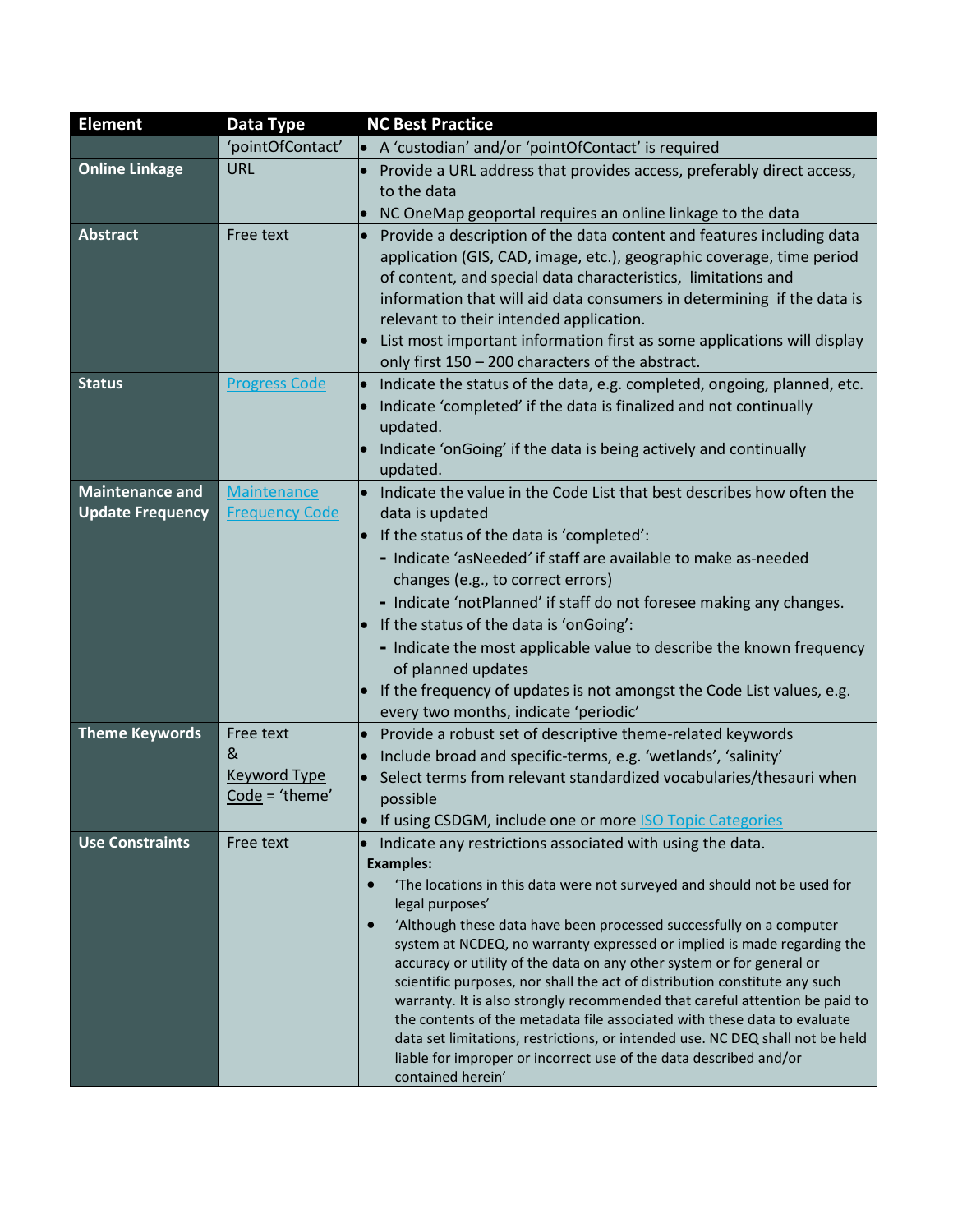| <b>Element</b>           | Data Type             | <b>NC Best Practice</b>                                                           |
|--------------------------|-----------------------|-----------------------------------------------------------------------------------|
| <b>Topic Category</b>    | <b>Topic Category</b> | Indicate one or more high-level subjects., as specified by the Topic<br>$\bullet$ |
|                          | Code                  | <b>Category Code List</b>                                                         |
|                          |                       | If using the CSDGM, include one or more topic categories as theme<br>$\bullet$    |
|                          |                       | keywords and specify the theme keyword thesaurus as 'ISO Topic                    |
|                          |                       | Categories'                                                                       |
| <b>Geographic</b>        | Latitude /            | Document each: east, west, north, and south coordinate pairs                      |
| <b>Extent: Bounding</b>  | Longitude             | Format = decimal degrees                                                          |
| <b>Box</b>               | coordinate pairs      | $-90.0 <$ latitude < 90.0; $-180.0 <$ longitude < 180.0                           |
| <b>Temporal Extent</b>   | Date                  | Indicate the date(s) for the content of the data. This value, typically           |
| of Data Content          |                       | corresponds to the collection, vs. the publication, of the data                   |
|                          |                       | This may be a:                                                                    |
|                          |                       | - single date, e.g. YYYY-MM-DD, YYYY-MM, or YYYY                                  |
|                          |                       | series of dates, e.g. YYYY-MM-DD, YYYY-MM-DD, YYYY-MM-DD)                         |
|                          |                       | range of dates as illustrated below:                                              |
|                          |                       | <extent><br/><timeperiod></timeperiod></extent>                                   |
|                          |                       | <beginposition>2003-01-18</beginposition>                                         |
|                          |                       |                                                                                   |
|                          |                       | <endposition> indeterminatePosition="now"</endposition>                           |
|                          |                       | < endPosition />                                                                  |
|                          |                       |                                                                                   |
| <b>Feature Catalogue</b> |                       |                                                                                   |
| (Entities and            | Free text             | • Not required for imagery<br><b>ISO</b>                                          |
| <b>Attributes)</b>       |                       | • ISO feature catalog information (entities and attributes) information           |
|                          |                       | can be documented within the metadata record, referenced as a                     |
|                          |                       | standalone external resource, or indicated as internal to the dataset             |
|                          |                       | If included within the core record, utilize elements from the ISO<br>$\bullet$    |
|                          |                       | 19110 Feature Catalog standard                                                    |
|                          |                       | If referencing an external resource, the information may be in any<br>$\bullet$   |
|                          |                       | format though use of ISO 19110 is highly encouraged.                              |
|                          |                       | See Appendix 5 for more information about documenting features                    |
|                          |                       | <b>CSDGM</b>                                                                      |
|                          |                       | If your dataset features are documented separately as a content                   |
|                          |                       | specification (doc, pdf, etc.), data dictionary (xls, mdb, etc.), or other,       |
|                          |                       | provide an:                                                                       |
|                          |                       | - Entity/Attribute Overview Description to describes the key features             |
|                          |                       | and                                                                               |
|                          |                       | - Entity/Attribute Detail Citation with a link to the external                    |
|                          |                       | documentation                                                                     |
| <b>Process</b>           | Free text             | Provide a description of how the data were created and indicate                   |
| <b>Description</b>       |                       | source data used, where applicable                                                |
|                          |                       | This is a repeatable element so can be used to provide a single,                  |
| <b>Spatial Reference</b> | Free text             | compiled description or a series of process step descriptions<br><b>ISO</b>       |
| <b>Information</b>       |                       | Provide a Spatial Reference System Identifier (SRID) from                         |
|                          |                       |                                                                                   |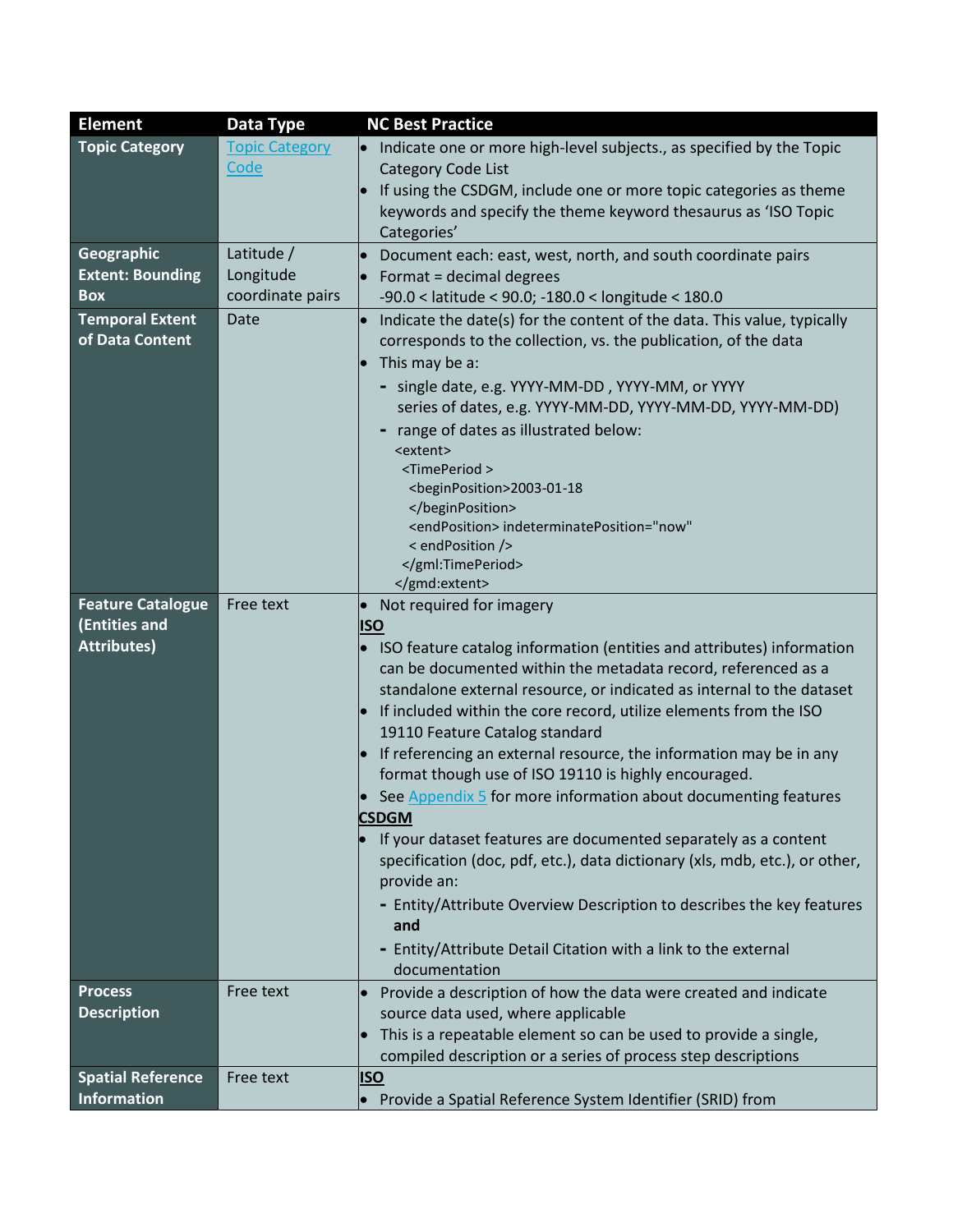| <b>Element</b>                                 | Data Type                               | <b>NC Best Practice</b>                                                            |
|------------------------------------------------|-----------------------------------------|------------------------------------------------------------------------------------|
|                                                |                                         | authoritative source such as the European Petroleum Survey Group                   |
|                                                |                                         | (EPSG), More information at http://spatialreference.org/                           |
|                                                |                                         | <b>CSDGM</b>                                                                       |
|                                                |                                         | Provide one of the following:                                                      |
|                                                |                                         | Geographic Latitude & Longitude Resolutions, Coordinate Units                      |
|                                                |                                         | Map Projection Name, Parameters, Coordinate Resolution                             |
|                                                |                                         | Grid Coordinate System Name, Parameters, Coordinate Resolution                     |
|                                                |                                         | Local Description, Parameters, Coordinate Resolution                               |
| <b>Metadata</b>                                | Date                                    | Indicate the date that the metadata record was created                             |
| <b>Creation Date</b>                           |                                         |                                                                                    |
| <b>Metadata Contact</b>                        | Free text                               | Provide the Organization Name of the agency that serves as the point               |
| <b>Name</b>                                    |                                         | of contact for the metadata record                                                 |
| <b>Metadata Contact</b>                        | Role Code =                             | Used to designate the specific role of each Responsible Party listed<br>$\bullet$  |
| <b>Role Code</b>                               | pointOfContact                          | A Metadata Contact 'pointOfContact' is required<br>$\bullet$                       |
|                                                |                                         |                                                                                    |
| <b>Optional and/or CSDGM Required Elements</b> |                                         |                                                                                    |
| <b>Purpose</b>                                 | Free text                               | Explain why the data was created. This element can provide critical<br>$\bullet$   |
|                                                |                                         | context for data that was created for a specific use and may not be                |
|                                                |                                         | appropriate for other, or more general, use                                        |
| <b>Currentness</b>                             | Free text                               | Indicate if the Time Period of Content references that actual 'ground<br>$\bullet$ |
| <b>Reference</b>                               |                                         | condition' during the time or some, later, 'publication date', e.g. the            |
|                                                |                                         | actual date of capture of an orthophoto or the delivery date for the               |
|                                                |                                         | orthophoto collection (publication)                                                |
| <b>Browse Graphic</b>                          | Free text                               | Provide a name for an available browse graphic image                               |
| <b>Filename</b>                                |                                         | For best results size the graphic at 200 pixels by 133 pixels, and save it         |
| (thumbnail)                                    |                                         | as a PNG, JPEG, or GIF                                                             |
| <b>Browse Graphic</b>                          | Free text                               | Provide a description of the graphic<br>$\bullet$                                  |
| <b>File Description</b>                        |                                         |                                                                                    |
| <b>Browse Graphic</b>                          | Free text                               | Indicate the browse graphic file type, e.g. PNG, JPEG, or GIF<br>$\bullet$         |
| <b>File Type</b>                               |                                         |                                                                                    |
| <b>Theme Keyword</b>                           | Free text                               | Recommended if any standardized vocabulary is associated with one                  |
| <b>Thesaurus</b>                               |                                         | or more theme keywords, e.g. 'Cowardin Wetland Classification',                    |
|                                                |                                         | 'GCMD Science Keywords'                                                            |
|                                                |                                         | If no standardized vocabulary was used Thesaurus Name = 'none'<br>$\bullet$        |
|                                                |                                         | Note that thesauri are not limited to formal 'thesauri" and should                 |
|                                                |                                         | include informal information documents and publications                            |
|                                                |                                         | $\bullet$ Thesaurus requires a 'date' and a 'date type' in ISO 19115. No           |
|                                                |                                         | thesaurus date/date type is required for CSDGM and ISO 19115-1                     |
| <b>Place Keyword</b>                           | Free text                               | Provide a robust set of descriptive place-related keywords<br>$\bullet$            |
|                                                | &                                       | Include broad and specific-terms, e.g. 'North Carolina', 'Madison                  |
|                                                | <b>Keyword Type</b><br>$Code = 'place'$ | County', 'Marshall'                                                                |
|                                                |                                         | Include relevant regional references, e.g. 'Appalachia', 'Piedmont'<br>$\bullet$   |
| <b>Place Keyword</b>                           | Free text                               | Indicate the standardized vocabulary associated with one or more<br>$\bullet$      |
| <b>Thesaurus</b>                               |                                         | place keywords, e.g.' Geographic Names Information System (GNIS)',                 |
|                                                |                                         | 'North Carolina Gazetteer'                                                         |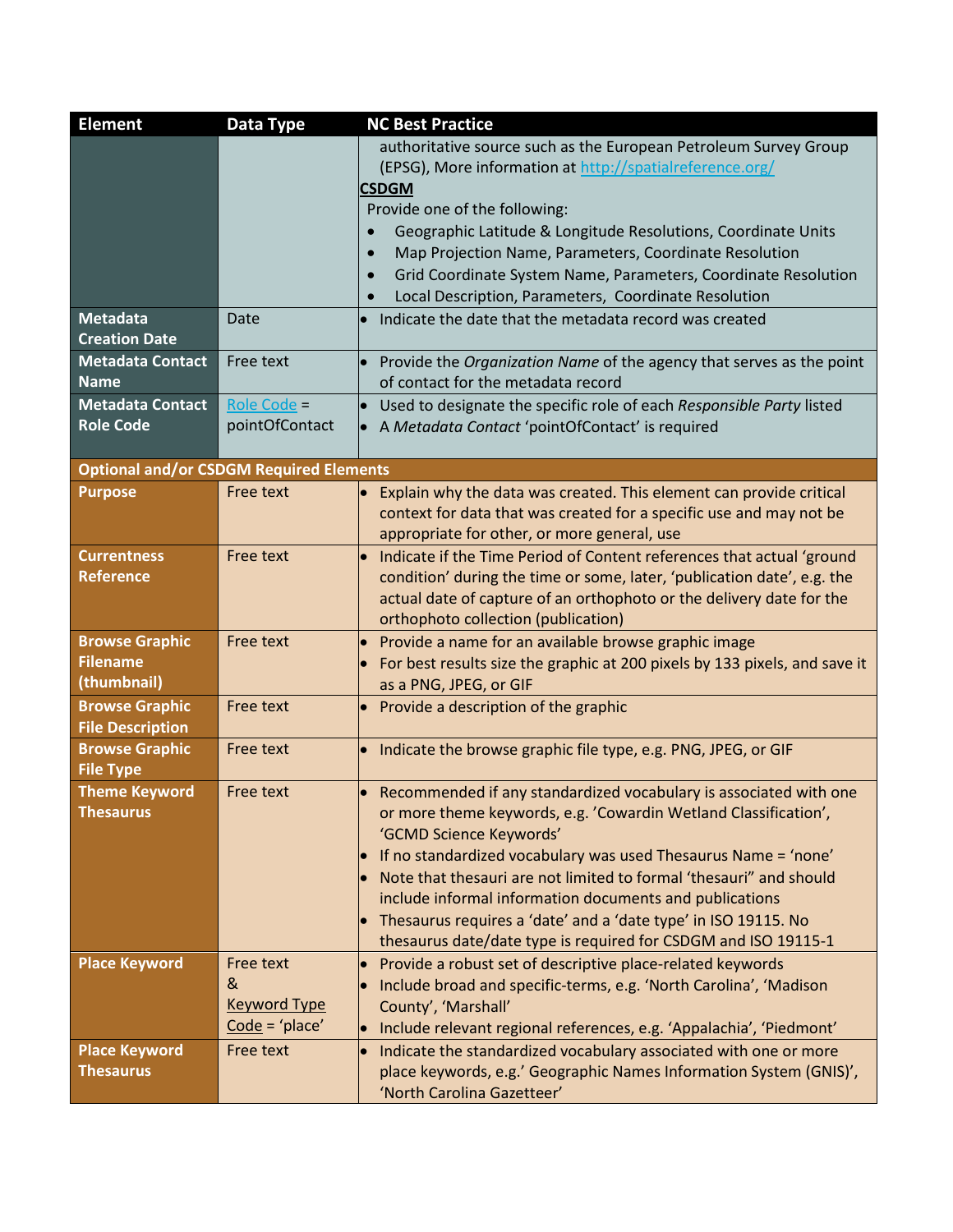| <b>Element</b>             | Data Type        | <b>NC Best Practice</b>                                                                                         |
|----------------------------|------------------|-----------------------------------------------------------------------------------------------------------------|
|                            |                  | Note that thesauri are not limited to formal 'thesauri" and should                                              |
|                            |                  | include informal information documents and publications                                                         |
|                            |                  | Thesaurus requires a 'date' and a 'date type' in ISO 19115. No                                                  |
|                            |                  | thesaurus date/date type is required for CSDGM and ISO 19115-1                                                  |
| <b>Access</b>              | <b>Free text</b> | Indicate any restrictions and legal prerequisites for accessing the<br>$\bullet$                                |
| <b>Constraints</b>         |                  | data, e.g. environmentally sensitive information, personal data,                                                |
|                            |                  | intellectual property                                                                                           |
| <b>Logical</b>             | Free text        | Provide a description of any assessment performed to test the fidelity<br>$\bullet$                             |
| <b>Consistency</b>         |                  | of the data attributes (database QA/QC) or the data structure                                                   |
| Report                     |                  | (topological checks, i.e. RMS error)                                                                            |
| <b>Completeness</b>        | Free text        | Provide a description of the omissions and selection criteria used to<br>$\bullet$                              |
|                            |                  | develop or generalize the data                                                                                  |
|                            |                  | <b>Examples:</b>                                                                                                |
|                            |                  | "Federal Lands excluded"                                                                                        |
|                            |                  | "Municipalities are defined as having populations >2500"                                                        |
| <b>Process Date</b>        | Date             | Provide a date for the process. This can be a single, multiple or range                                         |
|                            |                  | of dates or 'unknown' or 'not complete'                                                                         |
|                            |                  | Date format YYYYMMDD                                                                                            |
| <b>Metadata Contact</b>    | Free text        | Provide the address information for the Metadata Contact                                                        |
| <b>Address (Type,</b>      |                  |                                                                                                                 |
| <b>City, State, Postal</b> |                  |                                                                                                                 |
| Code)                      |                  |                                                                                                                 |
| <b>Metadata Contact</b>    | <b>Free text</b> | Indicate the ten-digit phone number at which the Metadata Contact<br>$\bullet$                                  |
| <b>Telephone</b>           |                  | can be reached.                                                                                                 |
| <b>Metadata</b>            | <b>Free text</b> | Indicate the metadata standard to which the metadata record is in                                               |
| <b>Standard Name</b>       |                  | compliance.                                                                                                     |
|                            |                  | <b>Examples:</b>                                                                                                |
|                            |                  | "ISO 19115", 'ISO 19115-1", or "ISO 19115-2"<br>"FGDC Content Standard for Digital Geospatial Metadata (CSDGM)" |
| <b>Metadata</b>            | <b>Free text</b> | Indicate the version of the metadata standard used                                                              |
| <b>Standard Version</b>    |                  | <b>Examples:</b>                                                                                                |
|                            |                  | "ISO 19115:2003/Cor 1:2006"                                                                                     |
|                            |                  | "FGDC-STD-001-1998"                                                                                             |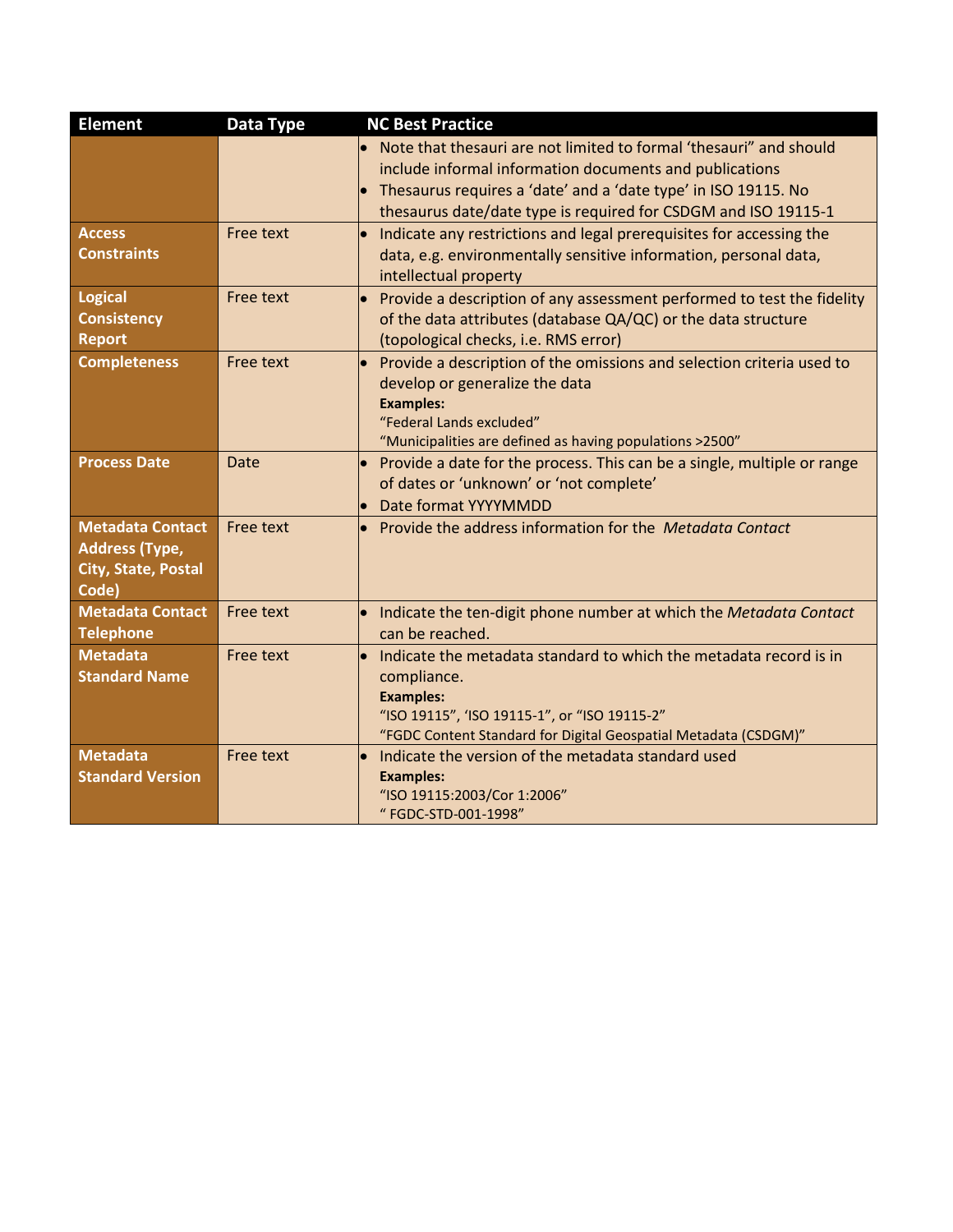# Table 2 –Elements Required for Geospatial Services

Legend:

NC Profile and ISO required

**Optional and/or CSDGM required** 

| <b>Element</b>                           | Data Type                          | <b>NC Best Practice</b>                                                                                                                                                                                                                                                                                                                                                                                                                                                                                                                                                                                             |
|------------------------------------------|------------------------------------|---------------------------------------------------------------------------------------------------------------------------------------------------------------------------------------------------------------------------------------------------------------------------------------------------------------------------------------------------------------------------------------------------------------------------------------------------------------------------------------------------------------------------------------------------------------------------------------------------------------------|
| <b>Service Specific Elements</b>         |                                    |                                                                                                                                                                                                                                                                                                                                                                                                                                                                                                                                                                                                                     |
| <b>Metadata Scope</b>                    | Metadata Scope<br>Code = 'service' | Indicate that the metadata record applies to a 'service' (ISO assumes<br>$\bullet$<br>the metadata is for a dataset unless otherwise specified)<br>If using CSDGM, indicate 'service' as the Geospatial Data Presentation<br>Form                                                                                                                                                                                                                                                                                                                                                                                   |
| <b>Service Type</b>                      | Free text                          | The type of service that is being documented. No code list yet exists<br>$\bullet$<br>but OGC service types include: WMS, WFS, CSW, WCS, WMTS, KML<br>and REST. Other free text values are permitted<br>If using CSDGM, add the service type to the 'service' value in<br><b>Geospatial Data Presentation Form</b>                                                                                                                                                                                                                                                                                                  |
| <b>Additional Required Elements</b>      |                                    |                                                                                                                                                                                                                                                                                                                                                                                                                                                                                                                                                                                                                     |
| <b>Title</b>                             | Free text                          | Provide a descriptive, unique, name to convey the nature and content<br>of the service<br>Avoid acronyms & abbreviations if not commonly used<br>Example:<br>US National Wetlands Inventory (NWI) Map Server.                                                                                                                                                                                                                                                                                                                                                                                                       |
| <b>Publication Date</b>                  | Date                               | Provide the date that the service was published or otherwise made<br>available.<br>Format = YYYY-MM-DD or YYYYMMDD.<br>$\bullet$<br>If the day is not known, use YYYY-MM.<br>If the month is not known, use YYYY.<br>If the date is not known, use 'unknown' in CSDGM and, in ISO,<br>employ the xml attribute nilReason as a means of entering text in a<br>date only field, e.g.<br><date nilreason="unknown"></date><br>Do not specify a range of dates for the publication date, e.g. YYYY-<br>YYYY.<br>Do not use YYYYMM, which because it is indistinguishable from the<br>incorrect, but still used, YYMMDD. |
| <b>Date Type</b>                         | Date Type Code =<br>publication    | ISO metadata only - no need to specify if using CSDGM<br>$\bullet$<br>Used to designate the type of each Date listed                                                                                                                                                                                                                                                                                                                                                                                                                                                                                                |
|                                          |                                    | A 'publication' Date is required                                                                                                                                                                                                                                                                                                                                                                                                                                                                                                                                                                                    |
| <b>Responsible Party</b><br>/ Originator | Free text                          | Provide the Organization Name of the agency that manages the<br>service<br>Additional, optional, Responsible Parties can be included to specify:<br>- a secondary or more specific office or staff position that serves as a<br>point of contact for questions about the service<br>- collaborating organizations/agencies, vendors who contribute to or<br>help to manage the service.<br>$\bullet$ Spell out acronyms and include sufficient information, e.g. parent                                                                                                                                             |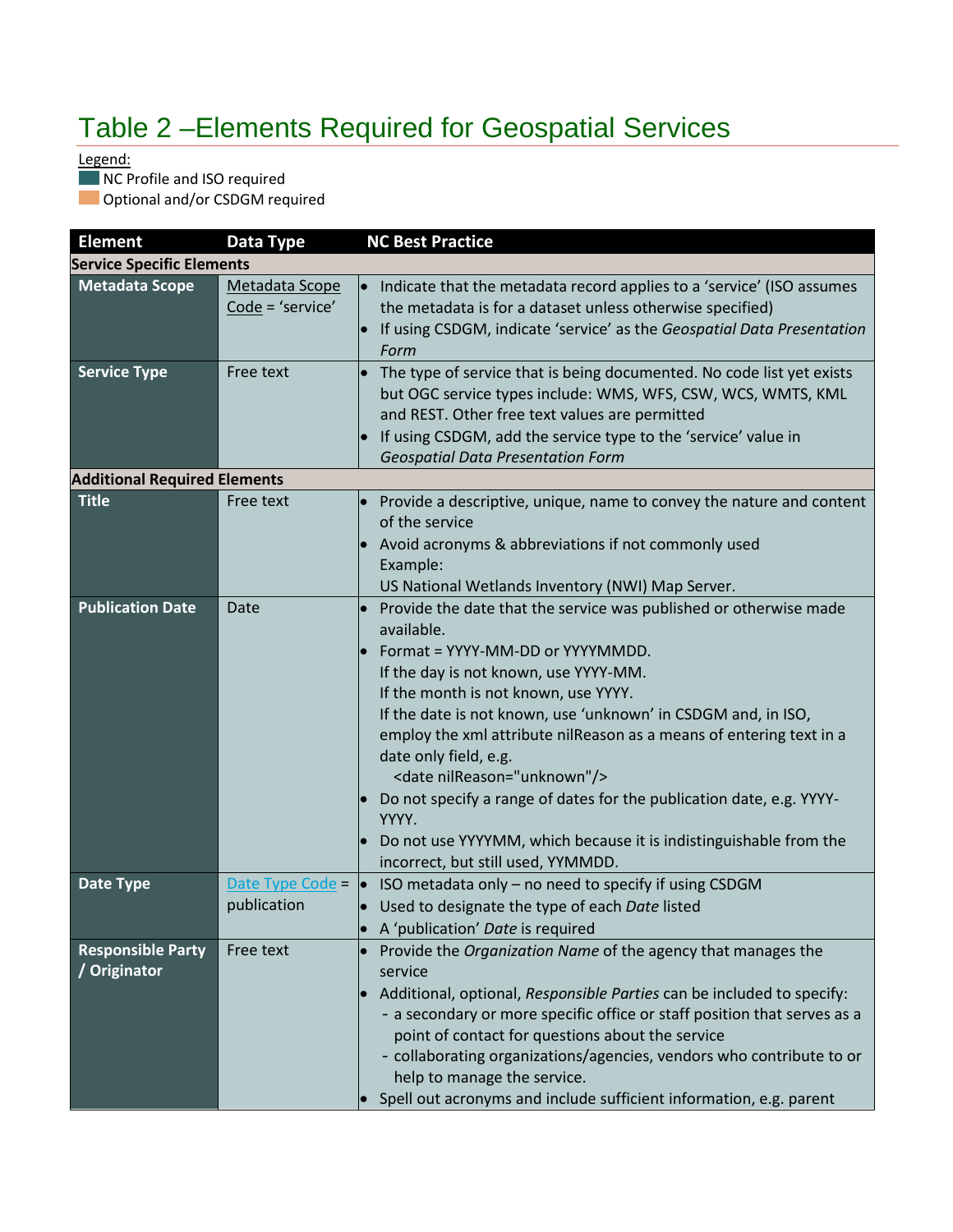| <b>Element</b>           | Data Type            | <b>NC Best Practice</b>                                                                                                                                         |
|--------------------------|----------------------|-----------------------------------------------------------------------------------------------------------------------------------------------------------------|
|                          |                      | organizations or state, to uniquely identify the Responsible Party.                                                                                             |
|                          |                      | <b>Examples:</b>                                                                                                                                                |
|                          |                      | "North Carolina Dept. of Transportation (NCDOT), Division of Highways,<br><b>Technical Services"</b>                                                            |
| <b>Responsible Party</b> | Role Code =          | ISO metadata only - no need to specify if using CSDGM                                                                                                           |
| <b>Role</b>              | 'custodian' or       | Used to designate the specific role of each Responsible Party listed                                                                                            |
|                          | 'pointOfContact'     | A 'custodian' or 'pointOfContact' is Responsible Party required.                                                                                                |
| <b>Online Linkage</b>    | URL                  | Provide a URL address that provides access, preferably direct access,                                                                                           |
|                          |                      | to the service                                                                                                                                                  |
|                          |                      | NC OneMap geoportal requires an online linkage to the service<br>$\bullet$                                                                                      |
| <b>Online Function</b>   | <b>Function Code</b> | ISO metadata only - no need to specify if using CSDGM<br>$\bullet$                                                                                              |
| Code                     |                      | Used to designate the specific function of the Service Online<br>$\bullet$                                                                                      |
|                          |                      | Resource                                                                                                                                                        |
| <b>Abstract</b>          | Free text            | Provide a description of the service content, extent, and key                                                                                                   |
|                          |                      | operating features. Include information about how the data are                                                                                                  |
|                          |                      | organized, formatted, and distributed, e.g. tiles, collections, zip, tiff,                                                                                      |
|                          |                      | etc.                                                                                                                                                            |
|                          |                      | List most important information first as some applications will display                                                                                         |
|                          |                      | only first 150 - 200 characters of the abstract.                                                                                                                |
| <b>Theme Keywords</b>    | Free text            | Provide a robust set of descriptive theme-related keywords<br>$\bullet$                                                                                         |
|                          |                      | Include broad and specific-terms, e.g. 'wetlands', 'salinity'                                                                                                   |
|                          |                      | Select terms from relevant standardized vocabularies/thesauri when                                                                                              |
|                          |                      | possible                                                                                                                                                        |
|                          |                      | If using CSDGM, include one or more <b>ISO Topic Categories</b>                                                                                                 |
| <b>Use Constraints</b>   | Free text            | Indicate any restrictions associated with using the service<br>$\bullet$                                                                                        |
|                          |                      | <b>Examples:</b><br>'The locations in this data were not surveyed and should not be used for                                                                    |
|                          |                      | legal purposes'                                                                                                                                                 |
|                          |                      | 'Although these data have been processed successfully on a computer                                                                                             |
|                          |                      | system at NCDEQ, no warranty expressed or implied is made regarding the                                                                                         |
|                          |                      | accuracy or utility of the data on any other system or for general or scientific                                                                                |
|                          |                      | purposes, nor shall the act of distribution constitute any such warranty. It is                                                                                 |
|                          |                      | also strongly recommended that careful attention be paid to the contents of                                                                                     |
|                          |                      | the metadata file associated with these data to evaluate data set limitations,<br>restrictions or intended use. NC DEQ shall not be held liable for improper or |
|                          |                      | incorrect use of the data described and/or contained herein'                                                                                                    |
| <b>Geographic</b>        | Latitude /           | Document each: east, west, north, and south coordinate pairs                                                                                                    |
| <b>Extent: Bounding</b>  | Longitude            | Format = decimal degrees                                                                                                                                        |
| <b>Box</b>               | coordinate pairs     | $-90.0 <$ latitude < 90.0; $-180.0 <$ longitude < 180.0                                                                                                         |
| <b>Metadata</b>          | Date                 | Indicate the date that the metadata record was created                                                                                                          |
| <b>Creation Date</b>     |                      |                                                                                                                                                                 |
| <b>Metadata Contact</b>  | Free text            | Provide the Organization Name of the agency that serves as the point                                                                                            |
| <b>Name</b>              |                      | of contact for the metadata record.                                                                                                                             |
| <b>Metadata Contact</b>  | Role Code =          | Used to designate the specific role of each Responsible Party listed<br>$\bullet$                                                                               |
| <b>Role Code</b>         | 'pointOfContact'     | A Metadata Contact 'pointOfContact' is required.                                                                                                                |
| <b>Purpose</b>           | Free text            | Explain why the service was created and the intended use and user<br>$\bullet$                                                                                  |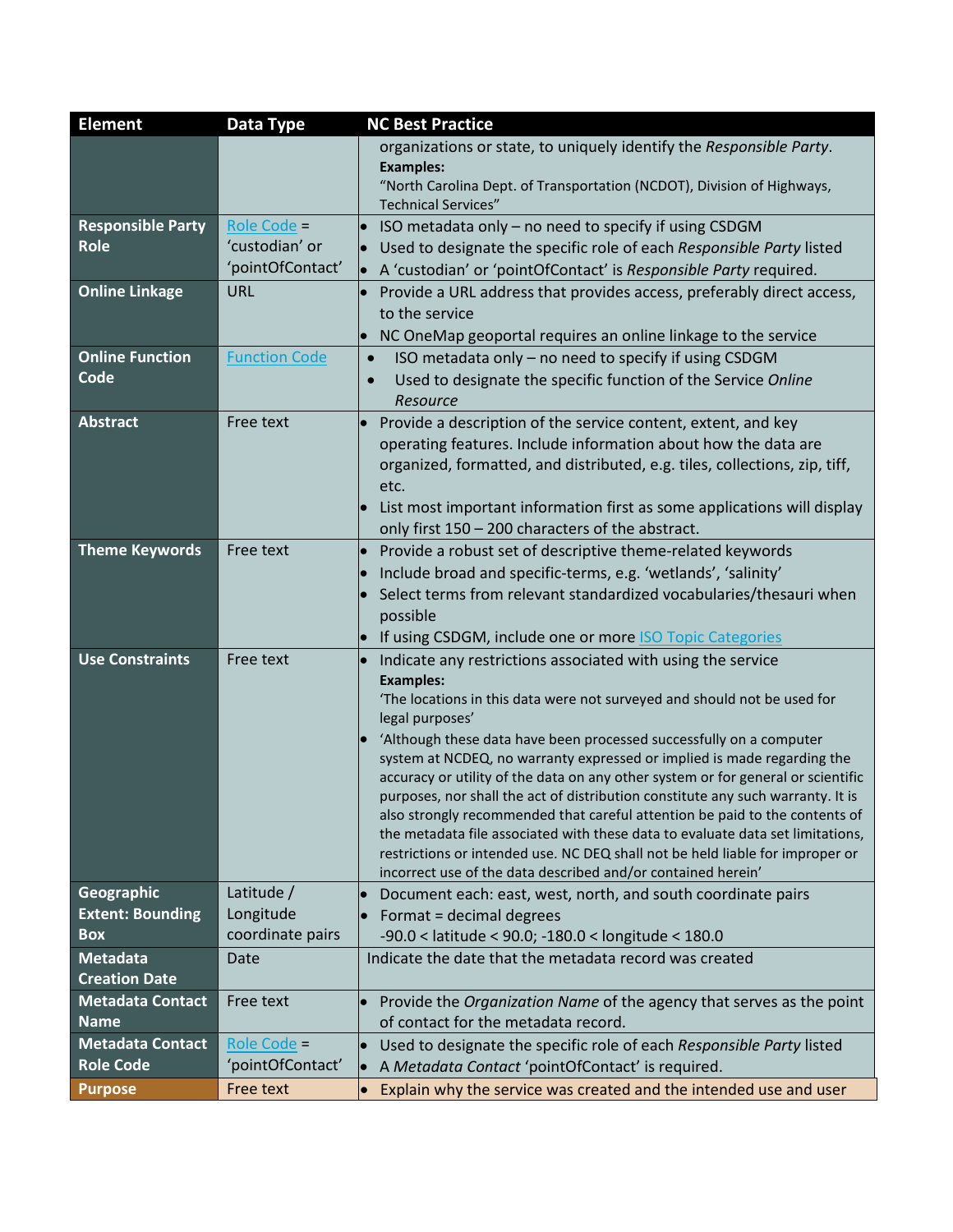| <b>Element</b>                             | Data Type | <b>NC Best Practice</b>                                                                                                                                 |
|--------------------------------------------|-----------|---------------------------------------------------------------------------------------------------------------------------------------------------------|
|                                            |           | community. This element can provide critical context for data that                                                                                      |
|                                            |           | was created for a specific use and may not be appropriate for other,                                                                                    |
|                                            |           | or more general, use.                                                                                                                                   |
| <b>Currentness</b>                         | free text | Indicate if the Time Period of Content references that actual 'ground<br>$\bullet$                                                                      |
| <b>Reference</b>                           |           | condition' during the time or some, later, 'publication date', e.g. the                                                                                 |
|                                            |           | actual date of capture of an orthophoto or the delivery date for the                                                                                    |
|                                            |           | orthophoto collection (publication)                                                                                                                     |
| <b>Theme Keyword</b>                       | Free text | Indicate any standardized vocabulary associated with one or more<br>$\bullet$                                                                           |
| <b>Thesaurus</b>                           |           | theme keywords, e.g. 'Cowardin Wetland Classification', 'GCMD                                                                                           |
|                                            |           | Science Keywords'                                                                                                                                       |
|                                            |           | If no standardized vocabulary was used Thesaurus Name = 'none'<br>Note that thesauri are not limited to formal 'thesauri" and should                    |
|                                            |           | include informal information documents and publications                                                                                                 |
|                                            |           | ISO 19115 requires a Thesaurus 'date' and a 'date type'. No thesaurus<br>$\bullet$                                                                      |
|                                            |           | date/date type is required for CSDGM and ISO 19115-1                                                                                                    |
| <b>Place Keyword</b>                       | Free text | Optional but recommended<br>$\bullet$                                                                                                                   |
|                                            |           | Provide a robust set of descriptive place-related keywords                                                                                              |
|                                            |           | Include broad and specific-terms, e.g. 'North Carolina', 'Madison                                                                                       |
|                                            |           | County', 'Marshall'                                                                                                                                     |
|                                            |           | Include relevant regional references, e.g. 'Appalachia', 'Piedmont'                                                                                     |
| <b>Place Keyword</b>                       | Free text | Optional and recommended if standardized vocabulary used<br>$\bullet$                                                                                   |
| <b>Thesaurus</b>                           |           | Indicate any standardized vocabulary associated with one or more                                                                                        |
|                                            |           | theme keywords, e.g. 'Cowardin Wetland Classification', 'GCMD                                                                                           |
|                                            |           | Science Keywords'                                                                                                                                       |
|                                            |           | If no standardized vocabulary was used Thesaurus Name = 'none'                                                                                          |
|                                            |           | Note that thesauri are not limited to formal 'thesauri" and should                                                                                      |
|                                            |           | include informal information documents and publications                                                                                                 |
|                                            |           | Thesaurus requires a 'date' and a 'date type' in ISO 19115. No                                                                                          |
|                                            |           | thesaurus date/date type is required for CSDGM and ISO 19115-1                                                                                          |
| <b>Access</b><br><b>Constraints</b>        | Free text | Indicate any restrictions and legal prerequisites for accessing the<br>$\bullet$<br>service, e.g. environmentally sensitive information, personal data, |
|                                            |           | intellectual property                                                                                                                                   |
| <b>Metadata Contact</b>                    | Free text | Provide the address information for the Metadata Contact                                                                                                |
| <b>Address (Type,</b>                      |           |                                                                                                                                                         |
| <b>City, State, Postal</b>                 |           |                                                                                                                                                         |
| Code)                                      |           |                                                                                                                                                         |
| <b>Metadata</b>                            | Free text | Indicate the metadata standard to which the metadata record is in                                                                                       |
| <b>Standard Name</b>                       |           | compliance.                                                                                                                                             |
|                                            |           | <b>Examples:</b>                                                                                                                                        |
|                                            |           | 'ISO 19115', 'ISO 19115-1', or 'ISO 19115-2'                                                                                                            |
|                                            |           | 'FGDC Content Standard for Digital Geospatial Metadata (CSDGM)'                                                                                         |
| <b>Metadata</b><br><b>Standard Version</b> | Free text | Indicate the version of the metadata standard used                                                                                                      |
|                                            |           | <b>Examples:</b><br>"2003/Cor.1:2006"                                                                                                                   |
|                                            |           | "1998: Version 2"                                                                                                                                       |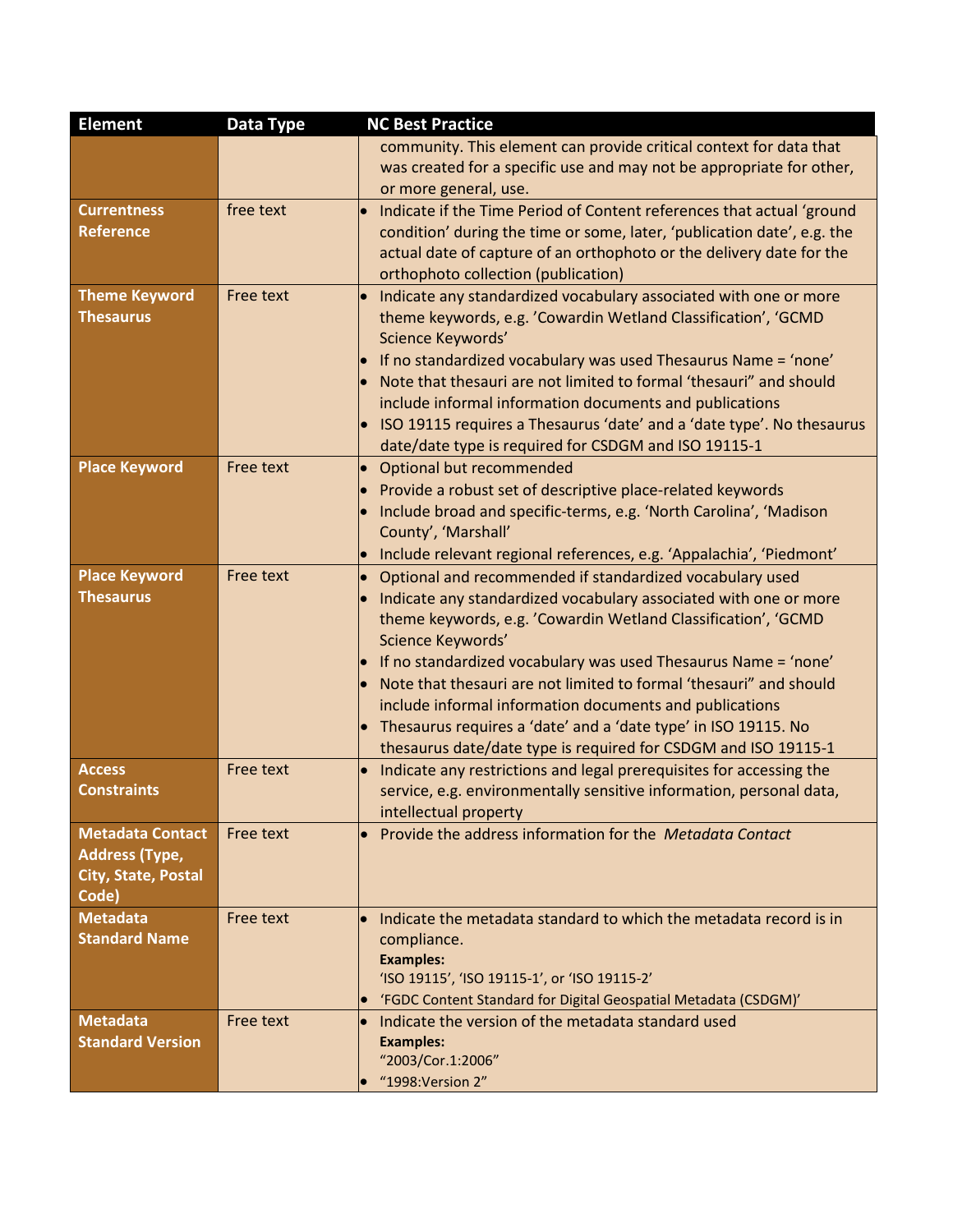

GIS Metadata Standard May 26, 2017 Version 2.0.0

# Appendix 1 Code Lists

The following is a subset of code lists and values relevant to the NC Metadata Profile. NOAA provides a full ISO 19115 and 19115-2 code list at:

[https://geo-ide.noaa.gov/wiki/index.php?title=ISO\\_19115\\_and\\_19115-2\\_CodeList\\_Dictionaries](https://geo-ide.noaa.gov/wiki/index.php?title=ISO_19115_and_19115-2_CodeList_Dictionaries)

Some Code Lists are expanded in ISO 19115-1 and will be updated when the standard is approved for use.

[Date Type Code](#page-11-0) [Online Function Code](#page-11-1) [Role Code](#page-12-0) [Topic Category Code](#page-12-1) [Progress Code](#page-15-0) [Keyword Type Code](#page-15-1) [Maintenance Frequency Code](#page-16-0) [Metadata Scope Code](#page-16-1)

#### \*\*\*\*\*\*\*\*\*\*\*\*\*\*\*\*\*\*\*\*\*\*\*\*\*\*\*\*\*\*\*\*\*\*\*\*\*\*\*\*\*\*\*\*\*\*\*\*\*\*\*\*\*\*\*\*\*\*\*\*\*\*\*\*\*\*\*\*\*\*\*\*\*\*\*\*\*\*\*\*

#### <span id="page-11-0"></span>**Date Type Code (Date Type element)**

| DateType Code | <b>Description</b>                           |
|---------------|----------------------------------------------|
| creation      | when the resource was brought into existence |
| publication   | when the resource was issued                 |
| revision      | when the resource was improved or amended    |

#### <span id="page-11-1"></span>**Online Function Code (Function element)**

| <b>Online Function Code</b> | <b>Description</b>                                                              |
|-----------------------------|---------------------------------------------------------------------------------|
| download                    | online instructions for transferring data from one storage device to<br>another |
| information                 | online information about the resource                                           |
| <b>offlineAccess</b>        | online instructions for requesting the resource from the provider               |
| order                       | online order process for obtaining the resource                                 |
| search                      | online search interface for seeking out information about the resource          |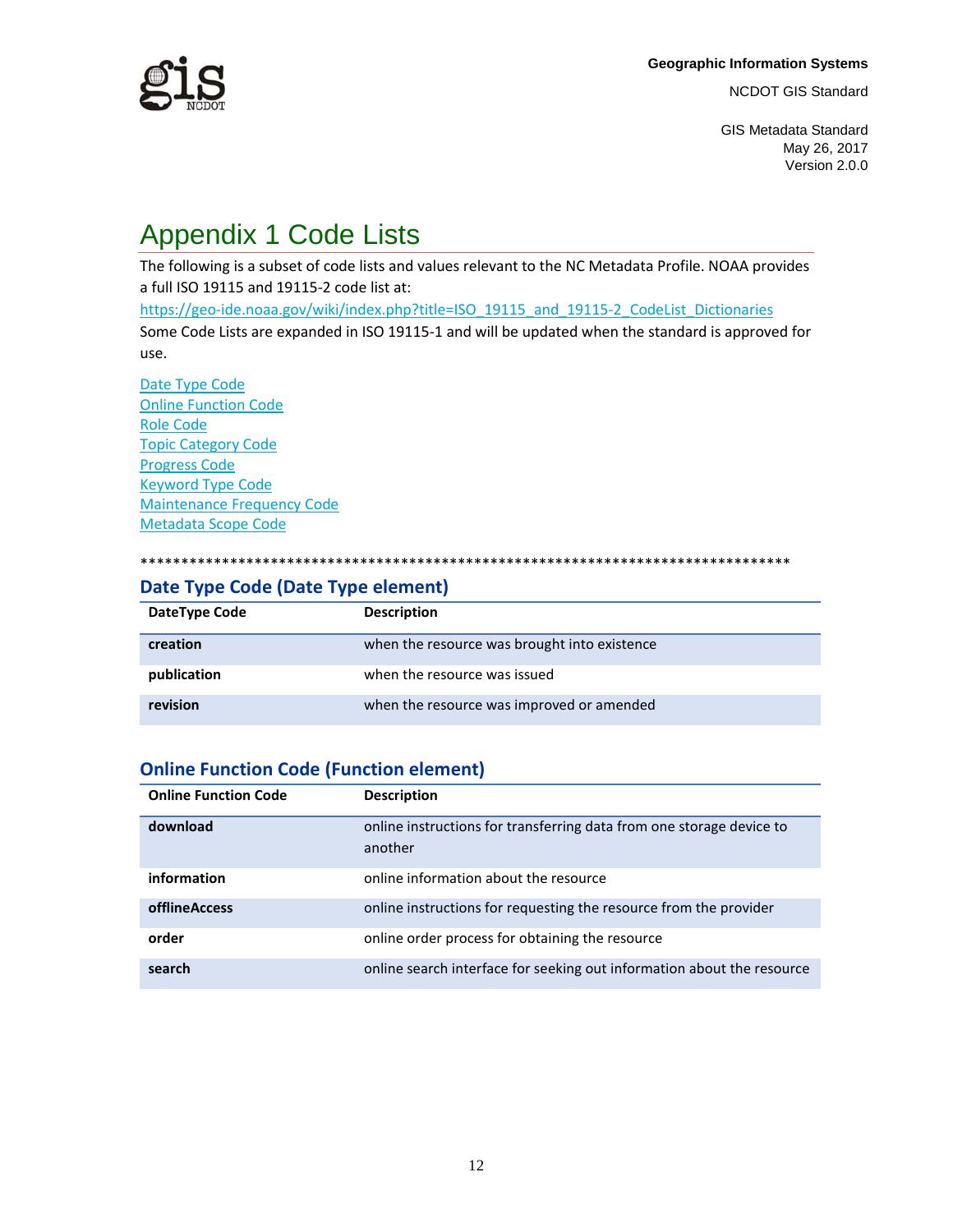

GIS Metadata Standard May 26, 2017 Version 2.0.0

### <span id="page-12-0"></span>**Role Code (Responsible Party Role element)**

| <b>Responsible Party Role Code</b> | <b>Description</b>                                                                                                                |
|------------------------------------|-----------------------------------------------------------------------------------------------------------------------------------|
| custodian                          | party that accepts accountability and responsibility for the data and<br>ensures appropriate care and maintenance of the resource |
| pointOfContact                     | party who can be contacted for acquiring knowledge about or<br>acquisition of the resource                                        |

### <span id="page-12-1"></span>**Topic Category Code (Topic Category element)**

| <b>Topic Category Code</b>       | <b>Description</b>                                       | <b>Examples</b>                                                                                                                                                                                                                     |
|----------------------------------|----------------------------------------------------------|-------------------------------------------------------------------------------------------------------------------------------------------------------------------------------------------------------------------------------------|
| farming                          | rearing of animals and/or cultivation of<br>plants.      | agriculture, irrigation,<br>aquaculture,<br>plantations, herding,<br>pests and diseases<br>affecting crops and<br>livestock                                                                                                         |
| biota                            | flora and/or fauna in natural<br>environment.            | wildlife, vegetation,<br>biological sciences,<br>ecology, wilderness,<br>sealife, wetlands,<br>habitat                                                                                                                              |
| boundaries                       | legal land descriptions.                                 | political and<br>administrative<br>boundaries                                                                                                                                                                                       |
| climatologyMeteorologyAtmosphere | processes and phenomena of the<br>atmosphere.            | cloud cover, weather,<br>climate, atmospheric<br>conditions, climate<br>change, precipitation                                                                                                                                       |
| economy                          | economic activities, conditions and<br>employment.       | production, labour,<br>revenue, commerce,<br>industry, tourism and<br>ecotourism, forestry,<br>fisheries, commercial<br>or subsistence<br>hunting, exploration<br>and exploitation of<br>resources such as<br>minerals, oil and gas |
| elevation                        | height above or below sea level.                         | altitude, bathymetry,<br>digital elevation<br>models, slope, derived<br>products                                                                                                                                                    |
| environment                      | environmental resources, protection<br>and conservation. | environmental<br>pollution, waste<br>storage and                                                                                                                                                                                    |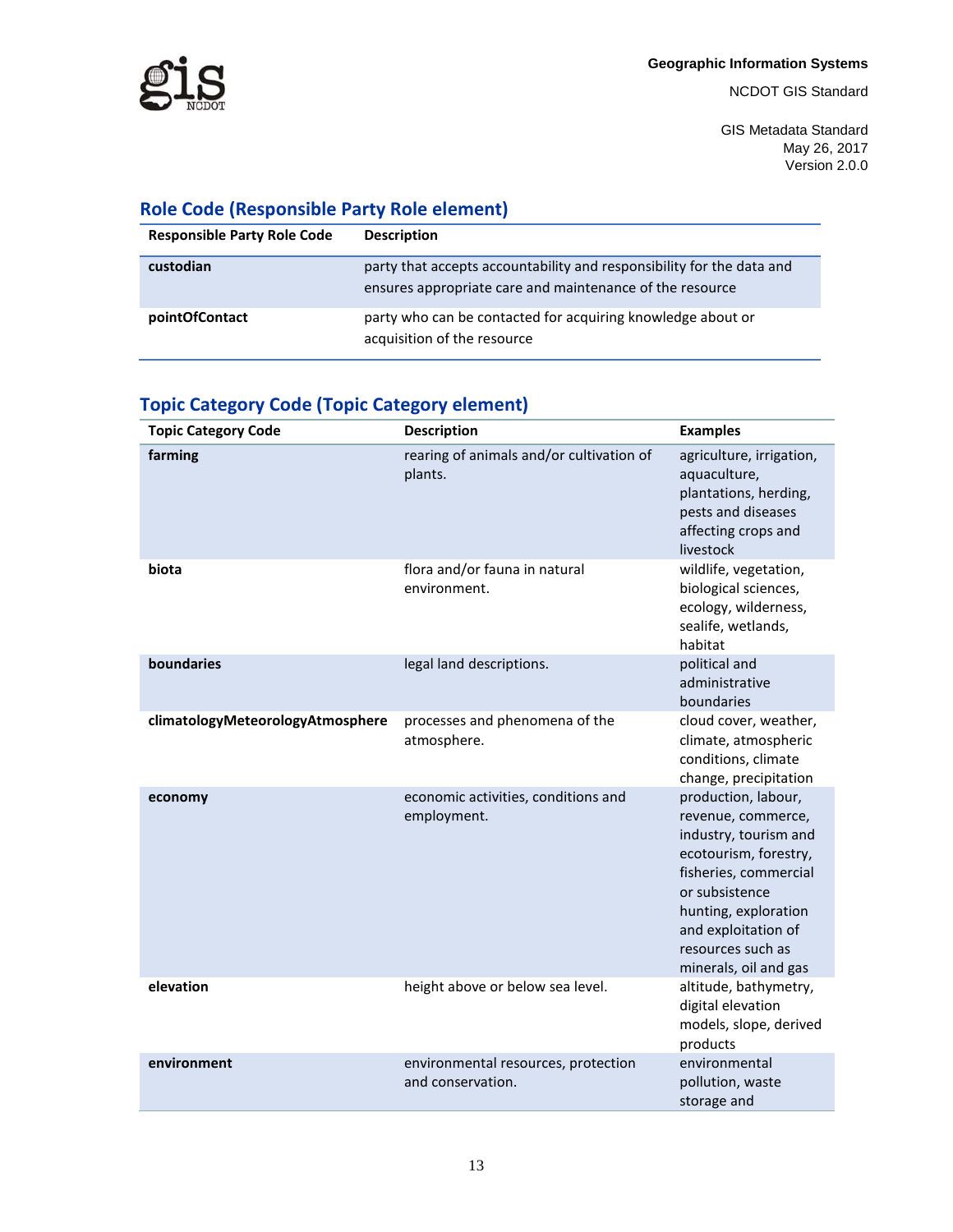**Geographic Information Systems** 

NCDOT GIS Standard

GIS Metadata Standard May 26, 2017 Version 2.0.0

|                           |                                                                                 | treatment,<br>environmental impact<br>assessment,<br>monitoring<br>environmental risk,<br>nature reserves,<br>landscape                                                                                                                                                                         |
|---------------------------|---------------------------------------------------------------------------------|-------------------------------------------------------------------------------------------------------------------------------------------------------------------------------------------------------------------------------------------------------------------------------------------------|
| geoscientificInformation  | information pertaining to earth sciences.                                       | geophysical features<br>and processes,<br>geology, minerals,<br>sciences dealing with<br>the composition,<br>structure and origin of<br>the earth s rocks, risks<br>of earthquakes,<br>volcanic activity,<br>landslides, gravity<br>information, soils,<br>permafrost,<br>hydrogeology, erosion |
| health                    | health, health services, human ecology,<br>and safety.                          | disease and illness,<br>factors affecting<br>health, hygiene,<br>substance abuse,<br>mental and physical<br>health, health services                                                                                                                                                             |
| imageryBaseMapsEarthCover | base maps.                                                                      | land cover,<br>topographic maps,<br>imagery, unclassified<br>images, annotations                                                                                                                                                                                                                |
| intelligenceMilitary      | military bases, structures, activities.                                         | barracks, training<br>grounds, military<br>transportation,<br>information collection                                                                                                                                                                                                            |
| inlandWaters              | inland water features, drainage systems<br>and their characteristics.           | rivers and glaciers, salt<br>lakes, water utilization<br>plans, dams, currents,<br>floods, water quality,<br>hydrographic charts                                                                                                                                                                |
| location                  | positional information and services.                                            | addresses, geodetic<br>networks, control<br>points, postal zones<br>and services, place<br>names                                                                                                                                                                                                |
| oceans                    | features and characteristics of salt water<br>bodies (excluding inland waters). | tides, tidal waves,<br>coastal information,<br>reefs                                                                                                                                                                                                                                            |
| planningCadastre          | information used for appropriate actions                                        | land use maps, zoning                                                                                                                                                                                                                                                                           |



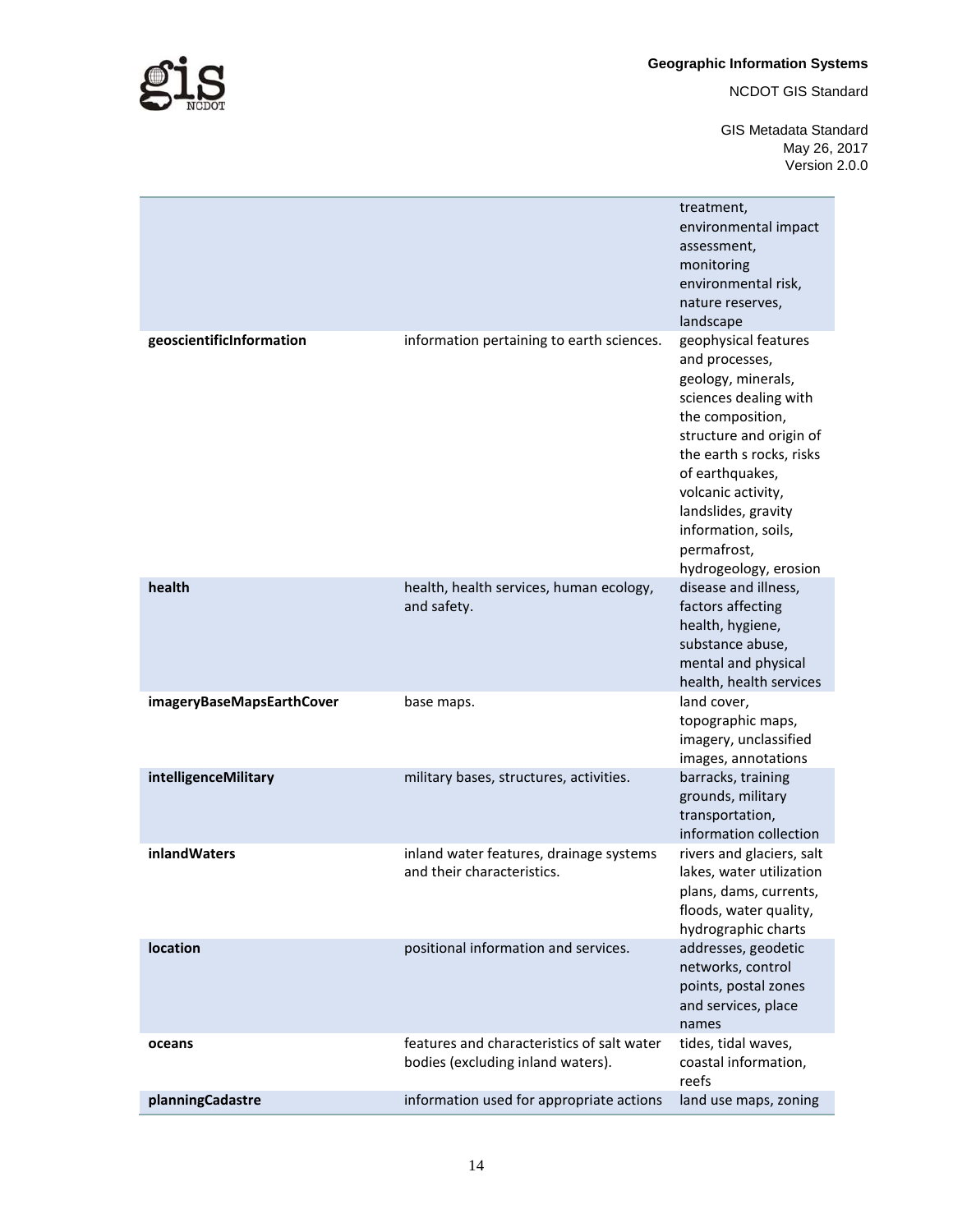

#### **Geographic Information Systems**

NCDOT GIS Standard

GIS Metadata Standard May 26, 2017 Version 2.0.0

|                        | for future use of the land.                                                           | maps, cadastral<br>surveys, land<br>ownership                                                                                                                                                                                                                                      |
|------------------------|---------------------------------------------------------------------------------------|------------------------------------------------------------------------------------------------------------------------------------------------------------------------------------------------------------------------------------------------------------------------------------|
| society                | characteristics of society and cultures.                                              | settlements,<br>anthropology,<br>archaeology,<br>education, traditional<br>beliefs, manners and<br>customs, demographic<br>data, recreational<br>areas and activities,<br>social impact<br>assessments, crime<br>and justice, census<br>information                                |
| structure              | man-made construction.                                                                | buildings, museums,<br>churches, factories,<br>housing, monuments,<br>shops, towers                                                                                                                                                                                                |
| transportation         | means and aids for conveying persons<br>and/or goods.                                 | roads,<br>airports/airstrips,<br>shipping routes,<br>tunnels, nautical<br>charts, vehicle or<br>vessel location,<br>aeronautical charts,<br>railways                                                                                                                               |
| utilitiesCommunication | energy, water and waste systems and<br>communications infrastructure and<br>services. | hydroelectricity,<br>geothermal, solar and<br>nuclear sources of<br>energy, water<br>purification and<br>distribution, sewage<br>collection and<br>disposal, electricity<br>and gas distribution,<br>data communication,<br>telecommunication,<br>radio, communication<br>networks |
| extraterrestrial       | region more than 100 km above the<br>surface of the earth                             | space, planets                                                                                                                                                                                                                                                                     |
| disaster               | information related to disasters                                                      | site of the disaster,<br>evacuation zone,<br>disaster prevention<br>facility, disaster relief<br>activities                                                                                                                                                                        |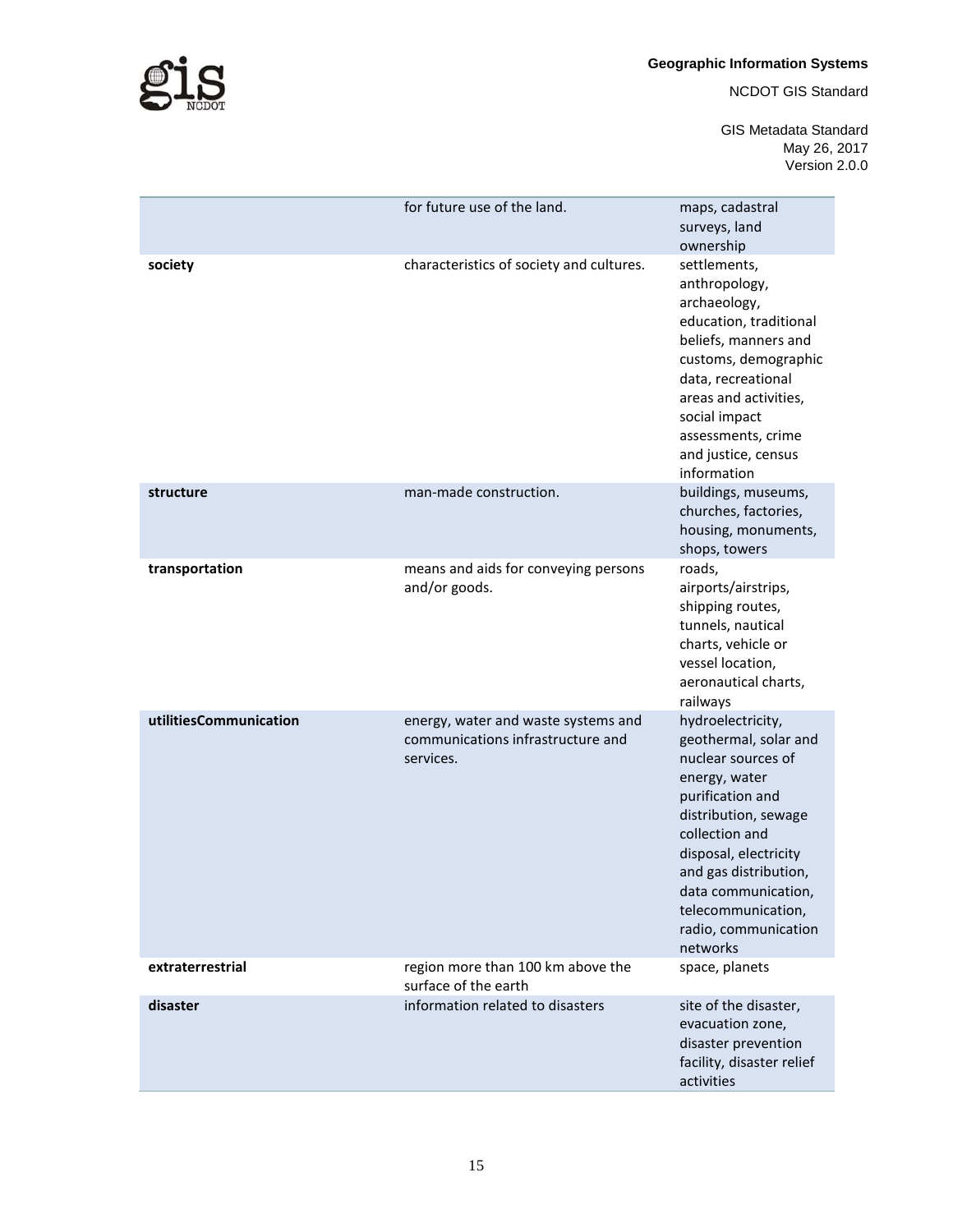

GIS Metadata Standard May 26, 2017 Version 2.0.0

## <span id="page-15-0"></span>**Progress Code (Status element)**

| <b>Progress Code</b> | <b>Description</b>                                                                      |
|----------------------|-----------------------------------------------------------------------------------------|
| completed            | production of the data has been completed                                               |
| historicalArchive    | data has been stored in an offline storage facility                                     |
| obsolete             | data is no longer relevant                                                              |
| onGoing              | data is continually being updated                                                       |
| planned              | fixed date has been established upon or by which the data will be created<br>or updated |
| required             | data needs to be generated or updated                                                   |
| underDevelopment     | data is currently in the process of being created                                       |

## <span id="page-15-1"></span>**Keyword Type Code (Keyword element)**

| <b>Keyword Type Code</b> | <b>Description</b>                                         |
|--------------------------|------------------------------------------------------------|
| discipline               | identifies a branch of instruction or specialized learning |
| place                    | identifies a location                                      |
| stratum                  | identifies the layer(s) of any deposited substance         |
| temporal                 | identifies a time period                                   |
| theme                    | identifies a subject or topic                              |